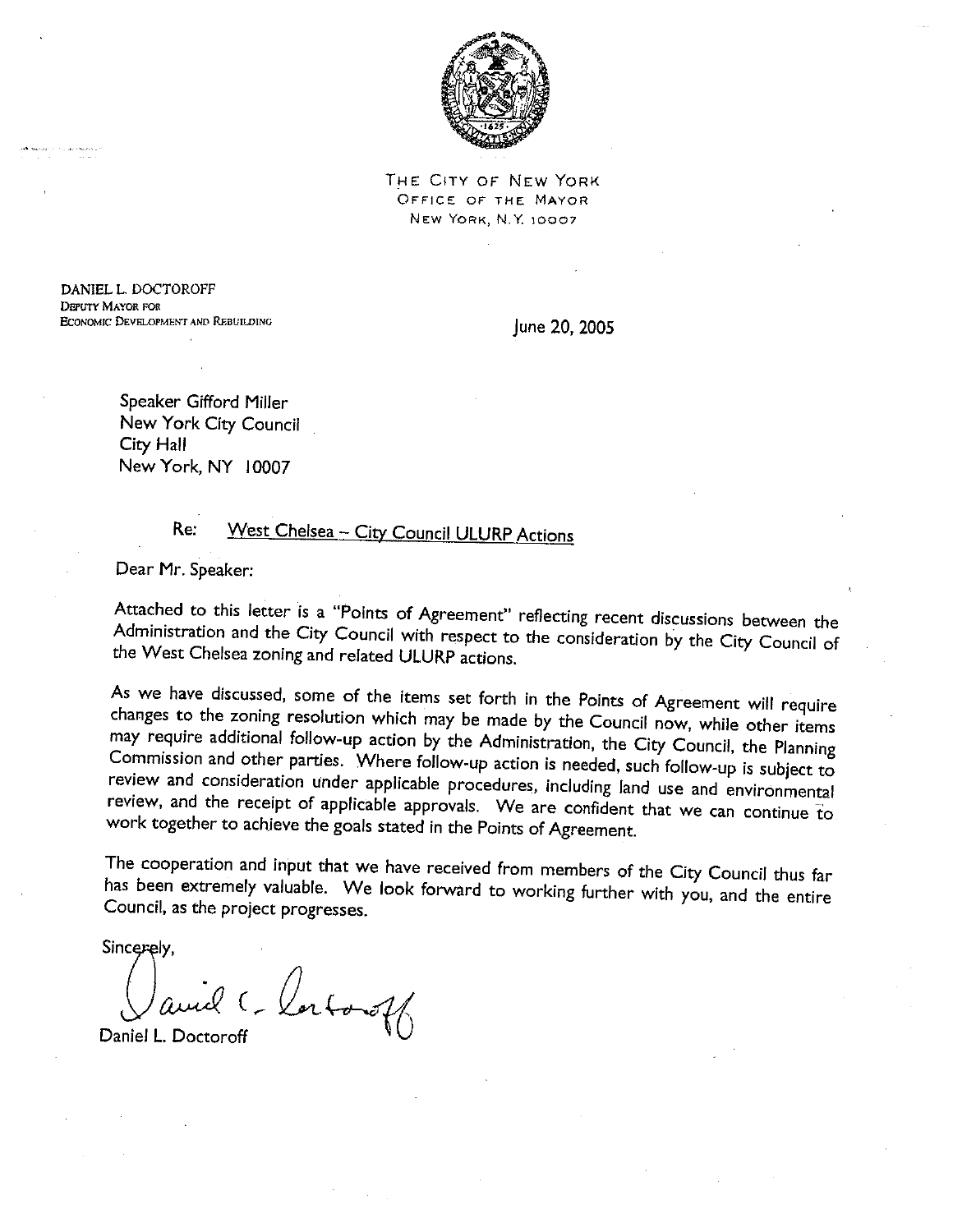# **WEST CHELSEA – IMPROVEMENTS AT THE CITY COUNCIL**

- More affordable housing: Increases the percentage of units projected to be affordable from 17% projected under the proposal approved by the City Planning Commission to at least 22% (more if the pursuit of affordable housing development on other publicly owned sites is successful). In total the number of affordable units has increased from 900 after the approval of the City Planning Commission (out of 5,329 total units) to 1,195 (out of 5,557 total units), or a 33% increase in the number of affordable units. In addition an affordable housing fund of up to \$10 million will create more units in the Community Board. Although the West Chelsea rezoning incorporates all of the programs and principles of recent rezonings, the final percentage is lower due to the requirements associated with transforming the High Line into public open space, the preservation of manufacturing zoning in the mid-blocks, and the dearth of large public sites. The comparable percentage adjusting for these requirements is 27% affordable.
- **Preservation of existing affordable housing:** Preserves additional 4% of units through antiharassment provisions.
- **More permanent affordable housing:** Significantly increases the number of *permanent*  affordable housing units from 295 affordable units (~33%) to about 900 affordable units (~63%).
- **Greater certainty of affordable housing production:** Extension of 421-a exclusion zone and allowing use of programs helps to insure developers actually build affordable housing.
- More diverse range of incomes for affordable housing: Of the roughly 900 affordable housing units created through the inclusionary housing program and on public sites, over 40% will be targeted toward moderate and middle income families.
- **Reduced height:** The maximum height limit on Tenth Avenue between W. 24<sup>th</sup> and W. 28<sup>th</sup> Street will be reduced to 125 feet. All new development along this stretch of Tenth Avenue will not exceed the height of the historic Williams Warehouse.
- **Further study:** Commits the Administration to examine possible further rezonings and historic preservation in the area.
- **MWBE participation:** Commits the Department of Small Business Services to using every tool at its disposal to ensure the participation of MWBEs in both the redevelopment of the High Line and the broader development of West Chelsea.

**The Council achieved these improvements while ensuring the preservation and restoration of the High Line, a unique public open space that will represent a 15% increase in parkland in Council District 3, and that will provide a striking amenity for community residents, New Yorkers, and visitors from around the world.** 

**In conjunction with the above, an agreement by property owners and developers representing approximately 75% of the projected housing units in the West Chelsea area will ensure that building services workers in the area will receive prevailing wages, benefits, and other protections.**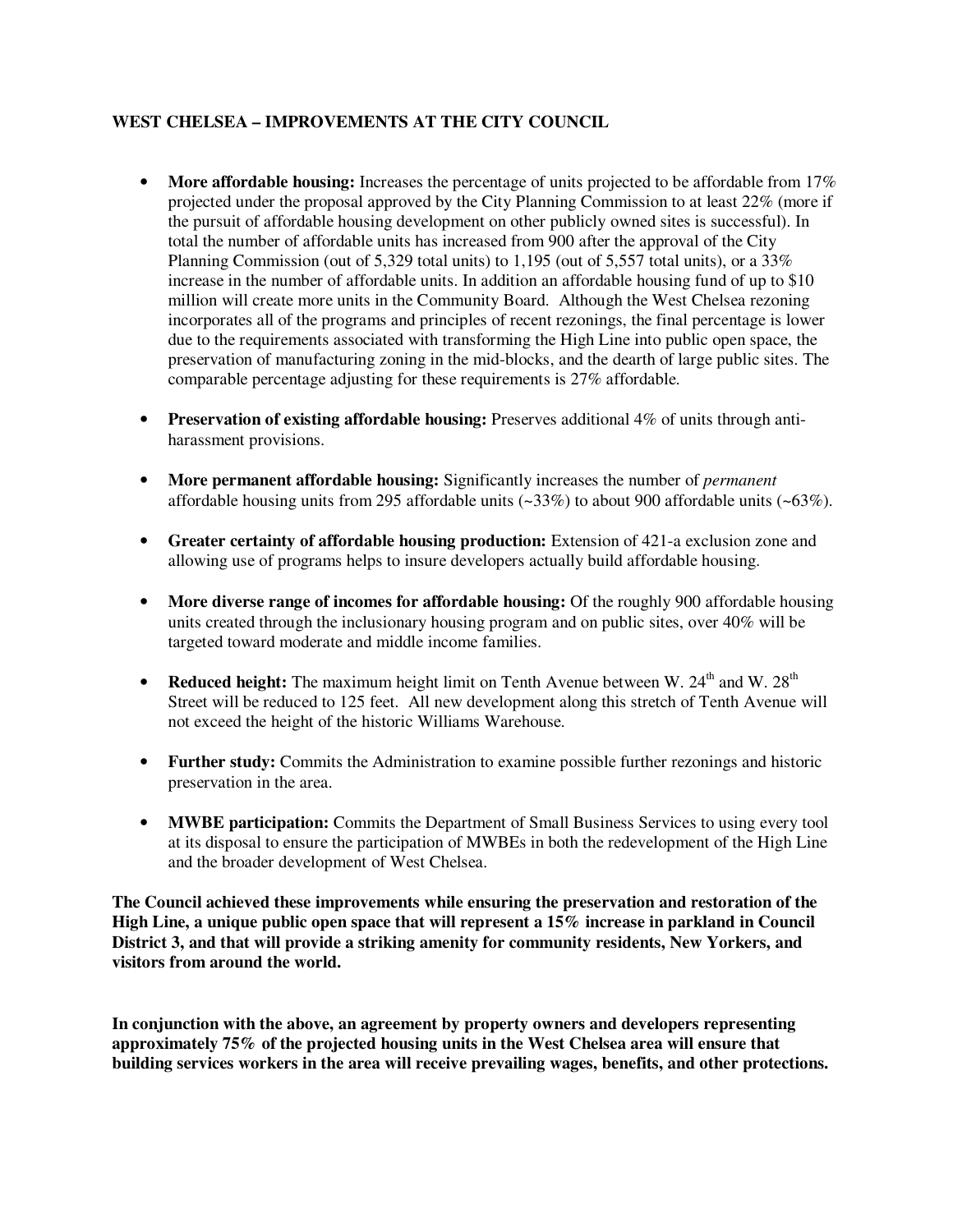#### **WEST CHELSEA – POINTS OF AGREEMENT \* 1**

# **1. AFFORDABLE HOUSING**

#### a) 421-a exclusion zone

The Administration would support Council action to expand the 421-a exclusion zone to cover the entirety of the rezoning area as well as the land to the west, as detailed in the attached proposed bill, in order to increase the utilization of the 80/20 program, thereby making the construction of onsite affordable housing more likely.

### b) Anti-harassment

The Administration agrees to work with the Council to extend the anti-harassment provisions developed for the Hudson Yards area to multiple dwellings in appropriate portions of the West Chelsea rezoning area as part of a follow-up corrective action.

### c) Public sites

l

The Administration agrees, subject to HUD and any other necessary public approvals, to develop affordable housing on the Chelsea-Eliot NYCHA site located on the northwest corner of West  $25<sup>th</sup>$ Street and Ninth Avenue. The Administration anticipates that this site will generate 128 affordable units, targeted to middle and moderate income families. All units will be permanently affordable. A portion of the units to be developed may be set aside for NYCHA residents or households on the waiting list through Section 8. Existing parking spaces on the site will be replaced by underground parking in the new development, corresponding to zoning and NYCHA regulations as required.

The Administration agrees, subject to HUD and any other necessary public approvals, to develop affordable housing on the Fulton Houses NYCHA site located on West 18<sup>th</sup> Street between Ninth and Tenth Avenues. The Administration anticipates that this site will generate 100 affordable units, targeted to middle and moderate income families. All units will be permanently affordable. A portion of the units to be developed may be set aside for NYCHA residents or households on the waiting list through Section 8. Existing parking spaces on the site will be replaced by underground parking in the new development, corresponding to zoning and NYCHA regulations as required.

Development on Fulton Houses at West 18<sup>th</sup> Street would displace a large trash compactor. After extensive site review, it has been determined that the only appropriate place for its relocation would be to the parking lo t on the north side of West 19<sup>th</sup> Street, which does not front any residential building, but is a shallow lot, with a depth of only 75 feet and existing residential

<sup>1</sup> As we have discussed, some of the items set forth in the Points of Agreement will require changes to the Zoning Resolution which may be made by the Council now, while other items may require additional follow-up action by the Administration, the City Council, the City Planning Commission and other parties. Where follow-up action is needed, such follow-up is subject to review and consideration under applicable procedures, including land use and environmental review, and the receipt of applicable consents. We are confident that we can continue to work together to achieve the goals stated in the Points of Agreement.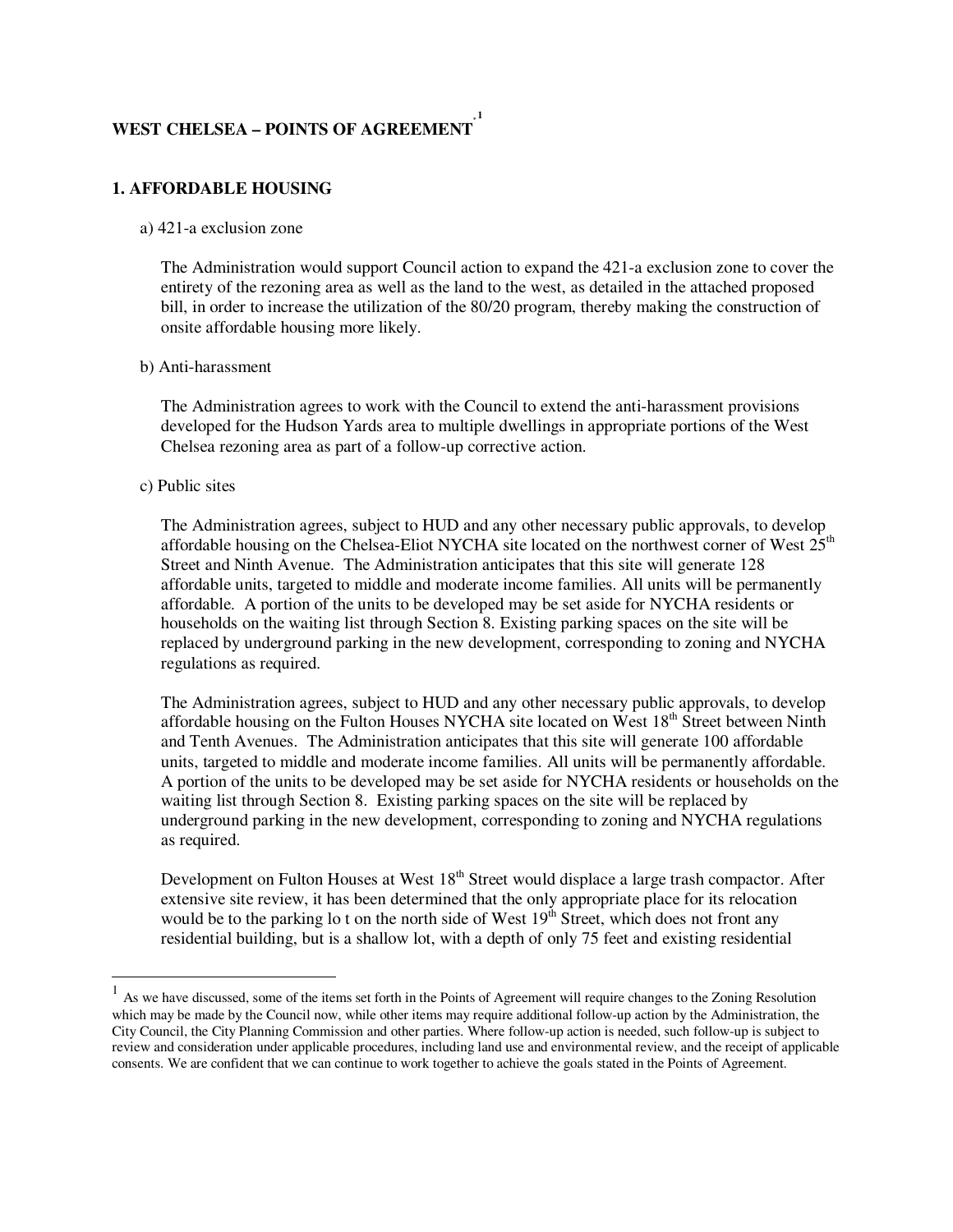buildings on the lot line to the north. With a required rear yard of 30 feet, the remaining space for development on the West 19th Street site would not allow for an economically-feasible multifamily building. In the event that in the future the Department of Sanitation should determine that its lot located on 20th Street between 6th and 7th Avenues is no longer needed for operational purposes, the Administration will pursue the development of affordable housing on the site. Alternatively if it is decided to dispose of the site for another purpose (subject to Council approval) the Administration will pursue options under which the disposition of the site can be used to augment funds administered by HPD for affordable housing within the West Chelsea area. The Department of Sanitation agrees to examine within the next twelve months options identified by the community for relocating operations from this site."

d) Permit City, State, and Federal programs in inclusionary program

The Administration agrees to allow developers to count affordable units created toward both the 80/20 requirement and the Inclusionary Housing Bonus in both the C6-3 and C6-4 districts. The Administration also agrees to allow developers to access any and all housing subsidy programs for the construction or rehabilitation of inclusionary housing. This will allow the Administration to increase the share of affordable units required under the inclusionary program and will result in both greater incentives for the production of affordable housing and permanent affordability for all affordable units in 80/20 buildings that make use of the inclusionary bonus.

e) Tiering of inclusionary bonus to higher income levels

The Administration agrees to allow developers to provide inclusionary housing units to higher income levels in exchange for providing more affordable units, as detailed in the modified zoning text.

# f) Affordable Housing Fund

The Administration agrees to create a West Chelsea Affordable Housing Fund for affordable housing production in the community board. After 90% of the High Line Transfer Corridor floor area transfers to receiving sites or is otherwise used, developments may be able to purchase floor area from the City, or an entity to be established by the City, for the portion of the bonus that can be achieved only through the purchase of High Line Transfer air rights (5 to 6 FAR in C6-2, 5 to 6.25 FAR in C6-3, and 6.5 to 9.15 FAR in C6-4). The price of the floor area will be to comparable to the price of air rights at such time as 90% of the High Line Transfer Corridor floor area has been exhausted. Preliminary projections, using \$150 psf as an estimated cost of the bonus, show that the proceeds could generate up to \$10 million. However, price fluctuations may allow the fund to be higher or lower than this estimation. The fund can be used toward land acquisition for affordable housing production and to serve households at moderate and middle incomes.

g) Community preference

All affordable housing units created through the inclusionary program or on public sites will be subject to HPD's standard 50% community preference requirements.

h) Conversions

The Administration agrees to introduce an Inclusionary Housing Bonus for conversions that mirrors the inclusionary housing density bonuses and income tiers in for new constructions buildings in each district. If a potential conversion building is overbuilt above the maximum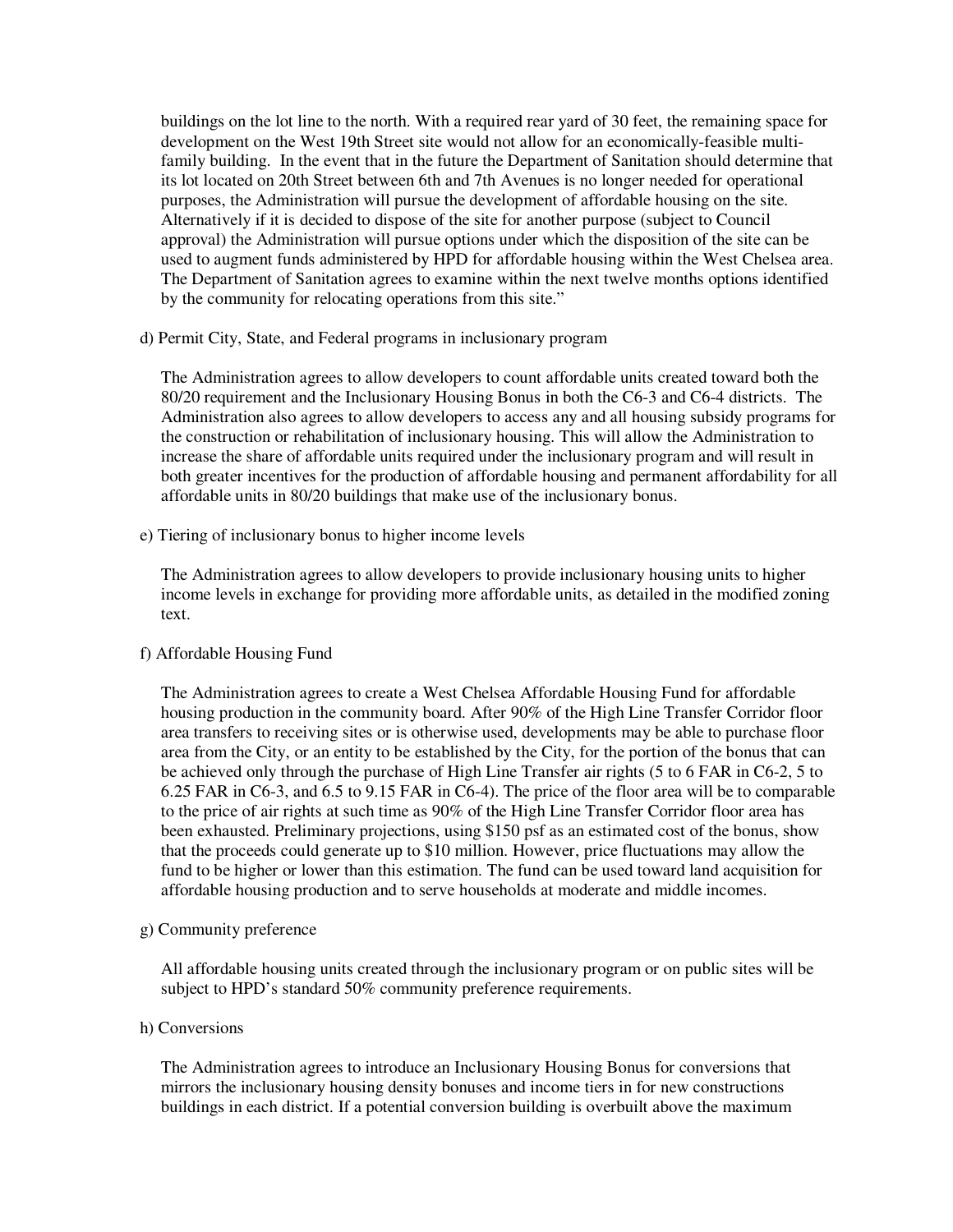allowable residential FAR, such building will only be able to achieve their residential maximum density through inclusionary zoning.

Total number of affordable units

|                                           | <b>AFFORDABLE UNITS</b>                           |
|-------------------------------------------|---------------------------------------------------|
| <b>CPC</b> proposal                       | 900                                               |
|                                           | (17% of total)                                    |
|                                           |                                                   |
| <b>Revised proposal</b>                   |                                                   |
| 80/20 (non-IHB)                           | 298                                               |
|                                           |                                                   |
| Permanent inclusionary                    | 669                                               |
|                                           |                                                   |
| <b>Public</b> sites                       | 228                                               |
|                                           |                                                   |
| <b>Total</b>                              | 1195                                              |
|                                           | (22% of total)                                    |
| Preservation (Anti-harassment provisions) | 230                                               |
|                                           | (4% of total)                                     |
| <b>Total</b>                              | $1195 + 230$                                      |
|                                           | $(22\% \text{ of total} + 4\% \text{ preserved})$ |
|                                           | $+$ \$10 million fund                             |

Matrix of Density Bonuses

|                                 | $C6-2*$    | $C6-3$     | $C6-4$     |
|---------------------------------|------------|------------|------------|
| <b>CPC</b> proposal             | <b>FAR</b> | <b>FAR</b> | <b>FAR</b> |
| <b>Base FAR</b>                 | 5          | 5          | 7.5        |
| Through High Line Transfer      | 5.65       | 6.65       | 9.15       |
| Through High Line Transfer/ IHB | 6          | 7.5        | 10         |
| Through IHB                     |            |            | 12         |
| <b>Total Inclusionary Bonus</b> | 0.35       | 0.85       | 2.85       |
|                                 |            |            |            |
| <b>Revised proposal</b>         |            |            |            |
| <b>Base FAR</b>                 | 5          | 5          | 6.5        |
| Through High Line Transfer      | 6          | 6.25       | 9.15       |
| Through High Line Transfer/ IHB |            | 7.5        |            |
| Through IHB                     |            |            | 12         |
| <b>Total Inclusionary Bonus</b> |            | 1.25       | 2.85       |

\* C6-2 areas with a maximum of 6 FAR only, not including areas with 5 FAR maximum.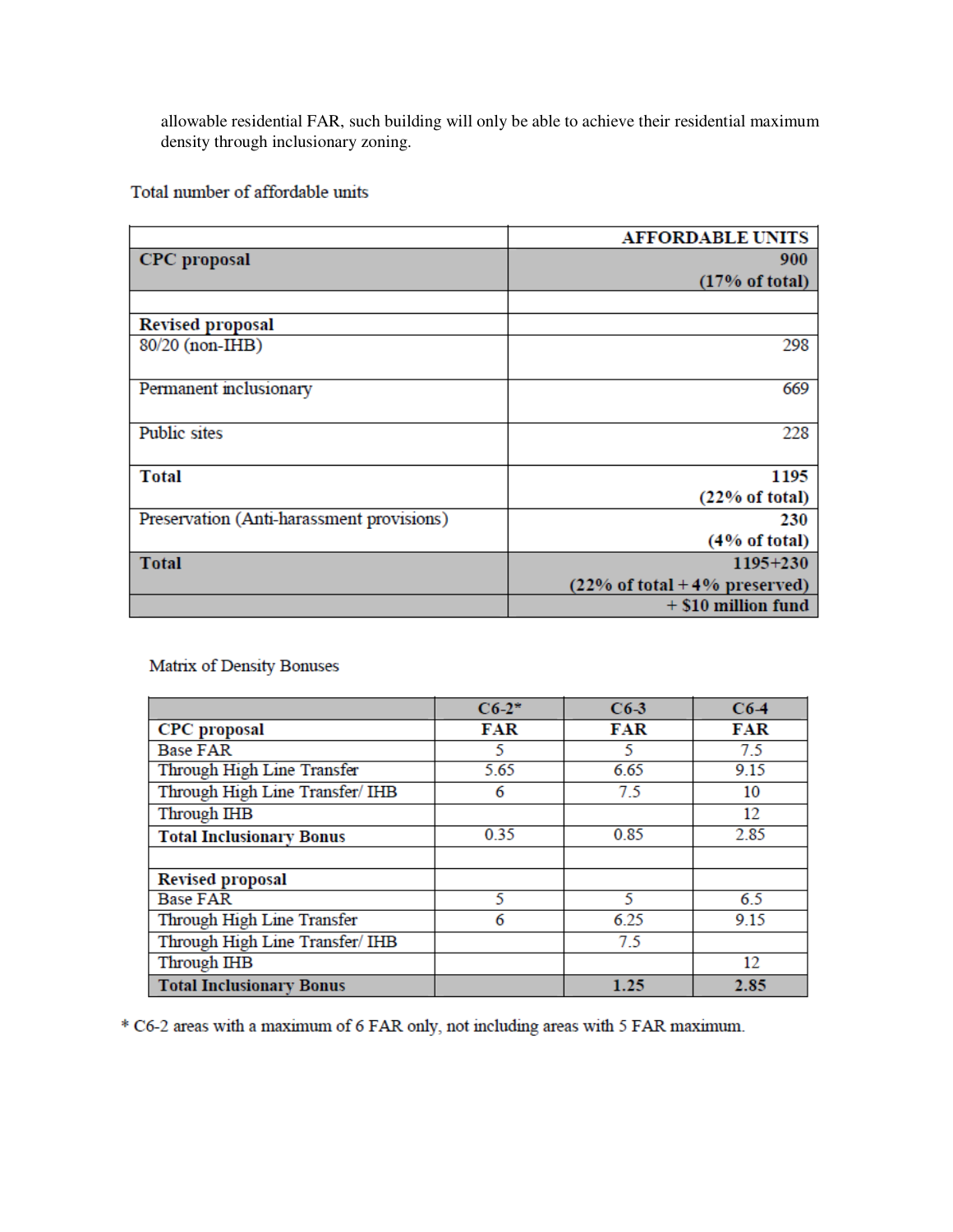# **2. OTHER ZONING**

a) Height

The Administration agrees to reduce the maximum height on Tenth Avenue between  $24<sup>th</sup>$  and  $28<sup>th</sup>$ Streets from 145 feet to 125 feet.

- b) Adjust bonuses to maintain sufficient capacity for High Line floor area, increase High Line improvements, and increase amount of inclusionary housing
	- i. Increase the Inclusionary Housing Bonus in  $C6-3$  from 0.85 FAR (13%) to 1.25 FAR (20%) and require 10%-12.5%-15% affordable, depending on income levels served.
	- ii. Provide that the top-tier of the C6-4 bonus between  $9.15$ -12 FAR (31%) bonus can only be achieved through inclusionary housing and require 20%-25%-30% affordable, depending on income levels served.
	- iii. Increase the High Line improvement bonus for Subarea I from 1.5 FAR to 2.5 FAR consistent with other High Line improvement bonus sites.
- c) Further study

The Administration agrees that the Department of City Planning will study the areas to the immediate west and south of the rezoning area to consider possible future actions deemed appropriate for the neighborhood. As requested by Community Board 4, the Department would study the area bounded by Eleventh and Twelfth Avenues, between West  $22<sup>nd</sup>$  and  $29<sup>th</sup>$  Street, and West 15<sup>th</sup> and 17<sup>th</sup> Streets, between Tenth and Eleventh Avenues. The Department also believes it would be appropriate to include in the study the eastern blockfront of Tenth Avenue between West  $15<sup>th</sup>$  and West  $16<sup>th</sup>$  Streets. A letter from the Chair of the City Planning Commission has been provided.

d) Historic preservation

The Administration agrees that the Landmarks Preservation Commission will evaluate the community's historic preservation proposal and determine whether the area merits designation as a historic district or individual landmarks. The Commission will complete its assessment and make its recommendations by the end of FY 2006. A letter from the Executive Director of the Landmarks Preservation Commission has been provided.

# **3. MWBE CONTRACTING AND CONSTRUCTION OPPORTUNITY**

a) Bid matching and information sharing for High Line and West Chelsea Special District ("West Chelsea") opportunities

The Department of Small Business Services (DSBS) will apply DSBS' database and bid matching/alert process to High Line sub-contracting and West Chelsea contracting opportunities. E-mail alerts will be sent to certified MWBEs to inform them of new High Line and West Chelsea opportunities as they arise. DSBS also will promote usage of DSBS' online, searchable database of MWBEs by High Line and West Chelsea contractors and businesses.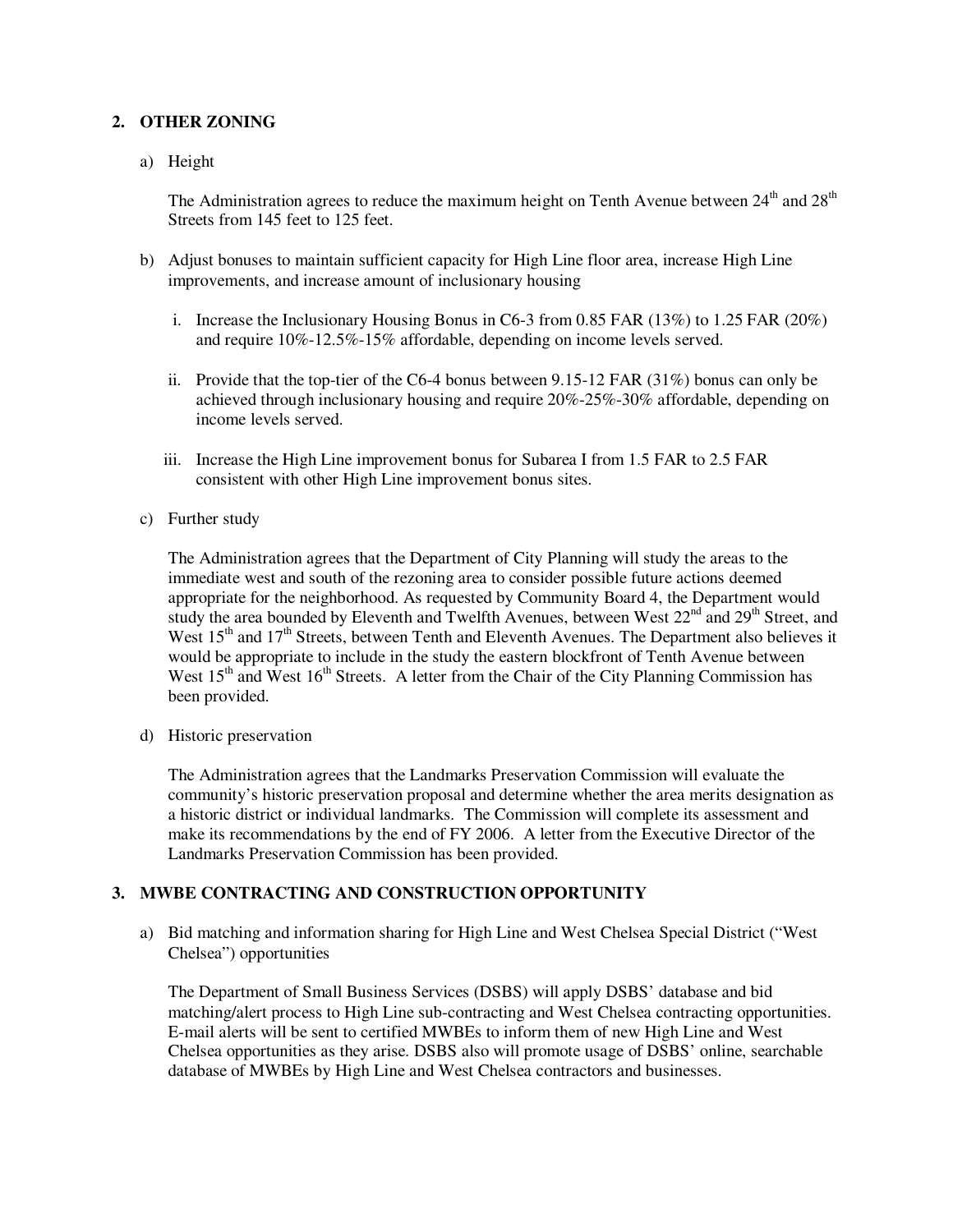b) Technical assistance and preparation for contracting opportunities

DSBS will target its MWBE technical assistance program to anticipated High Line and West Chelsea contracting opportunities. This involves two major components. The first is identification of the types of goods and services contracting opportunities that are likely to arise in both the short- and long-term through High Line and West Chelsea developers, businesses and tenants. The second component is connecting MWBE contractors that provide such goods and services to DSBS' technical assistance curriculum to build their capacity to be competitive for such anticipated contracting opportunities.

c) Promoting MWBE participation during the pre-bid process

In connection with New York City Economic Development Corporation's (EDC) mandatory prebid meetings for High Line contracting opportunities, EDC shall encourage MWBE contracting and subcontracting on the High Line project by promoting DSBS' procurement and technical assistance programs for MWBEs and by organizing networking sessions between potential prime contractors and MWBE contractors to facilitate subcontracting opportunities.

### d) Additional MWBE efforts

The Administration has demonstrated its commitment to increasing the successful participation of MWBEs in public and private sector contracting opportunities. So far, the Administration has dramatically simplified and shortened the certification process, increased the number of certified companies, and created certification partnerships with the State of New York and other public entities. The Administration also has created an on-line searchable database of MWBEs, and modified small purchase procurements to insure their participation. In addition, the Administration has extended its initiatives beyond the public sector by linking its MWBE program to private sector diversity contracting programs and forming a MWBE Advisory Board of business and community leaders. In partnership with the City Council, the Administration is committed to further growing MWBE success by building upon these foundational efforts.

The Administration recognizes that other public entities have implemented race and/or gender based strategies, such as: adopting MWBE goals or utilization plans for a municipality and/or its agencies; or requiring prime contractors to create MWBE utilization plans or achieve MWBE subcontracting goals. However, the Administration also recognizes that adoption of any of these options, or any other race or gender based program, would be premature until an evaluation of the City Council's disparity study has been completed.

Since the release of the City Council's disparity study, the Administration has been analyzing the study, as well as MWBE program enhancement options such as those described above. While a range of race and gender based options remain under consideration, in response to the disparity study, the Administration has already begun to expand its MWBE capacity building initiatives by offering new classes on bonding, responding to RFPs, forming joint ventures, finance, marketing, and legal issues. Also, City agencies have been holding networking events with MWBEs about specific City contracting opportunities.

Overall, the Administration's MWBE program strategy will be cognizant of the critical need to ensure that MWBEs in construction and other industries have a full and fair opportunity to share in the success of City-led development initiatives throughout the City, including the High Line project and new residential development in West Chelsea.